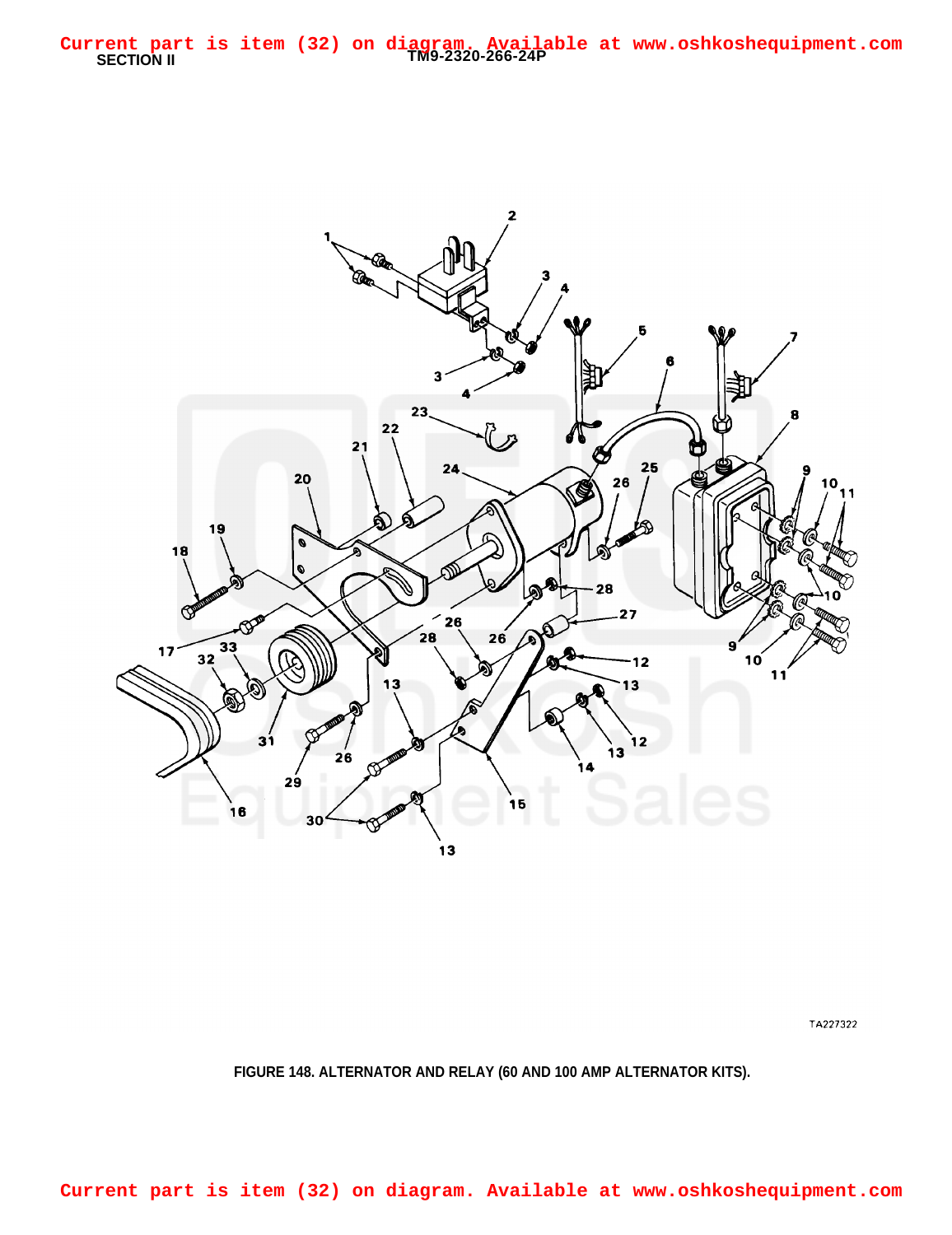| SECTION IT         |                    |       | $TM9 - 2320 - 266 - 24P$ | Current part is item (32) on diagram. Available at www.oshkoshequipment.com                                                                               |                |
|--------------------|--------------------|-------|--------------------------|-----------------------------------------------------------------------------------------------------------------------------------------------------------|----------------|
| (1)<br><b>ITEM</b> | (2)<br>${\tt SMR}$ | (3)   | (4)<br>PART              | (5)                                                                                                                                                       | (6)            |
| NO                 | CODE               | CAGEC | NUMBER                   | DESCRIPTION AND USABLE ON CODES (UOC)                                                                                                                     | OTY            |
|                    |                    |       |                          | GROUP 3307 SPECIAL PURPOSE KITS                                                                                                                           |                |
|                    |                    |       |                          | FIG. 148 ALTERNATOR AND RELAY (60<br>AND 100 AMP ALTERNATOR KITS)                                                                                         |                |
| $\mathbf{1}$       | PAOZZ              | 96906 | MS90725-3                | SCREW, CAP, HEXAGON H RELAY MTG PART<br>FO KIT P/N 12258199 PART OF KIT P/N<br>12258200                                                                   | $\overline{a}$ |
| 2                  | PAOZZ              | 19207 | 12258170                 | UOX:T07,T08,T09,T10,T14,T15<br>RELAY, IGNITION CONT PART OF KIT P/N<br>12258199 PART OF KIT P/N 12258200                                                  | $\mathbf{1}$   |
| 3                  | PAOZZ              | 96906 | MS35338-44               | UOC: T07, T08, T09, T10, T14, T15<br>WASHER, LOCK IGNITION CONTROL RELAY<br>MOUNTING PART OF KIT P/N 12258199<br>PART OF KIT P/N 12258200                 | 2              |
| 4                  | PAOZZ              | 96906 | MS35649-2252             | UOC: T07, T08, T09, T10, T14, T15<br>NUT, PLAIN, HEXAGON BATTERY TRAY,<br>CABLE STRAP & RELAY MTG PART OF KIT<br>P/N 12258199 PART OF KIT P/N<br>12258200 | 12             |
| 5                  | PAOZZ              |       | 19207 12258187           | UOC: T07, T08, T09, T10, T14, T15<br>WIRING HARNESS, BRAN ALTERNATOR TO<br>TERMINAL BLOCKS PART OF KIT P/N<br>12258200                                    | $\mathbf{1}$   |
| 6                  | PAOZZ              | 19207 | 12258192                 | UOC:T07,T08,T09,T14,T15<br>CABLE ASSEMBLY, SPEC ALTERNATOR TO<br>VOLTAGE REGULATOR PART OF KIT P/N                                                        | $\mathbf{1}$   |
| 7                  | PAOZZ              | 19207 | 12258193                 | 12258199<br>UOC: T10<br>WIRING HARNESS, BRAN VOLTAGE<br>REGULATOR TO TERMINAL BLK, 28V, 100<br>AMP PART OF KIT P/N 12258199                               | $\mathbf{1}$   |
| 8                  | PAOZZ              | 19207 | 10947439                 | UOC: T10<br>REGULATOR, ENGINE GE PART OF KIT P/N<br>12258199                                                                                              | $\mathbf{1}$   |
| 9                  | PAOZZ              | 96906 | MS45904-60               | UOC: T10<br>WASHER, LOCK VOLTAGE REGULATOR MTG,<br>100 AMP PART OF KTI P/N 12258199                                                                       | 4              |
| 10                 | PAOZZ              | 96906 | MS27183-42               | UOC: T10<br>WASHER, FLAT VOLT.REG & WINDSHIELD<br>WASH.PMP MTR GRD PART OF KIT P/N<br>12258199                                                            | 4              |
| 11                 | PAOZZ              | 96906 | MS16998-27               | UOC: T10<br>SCREW, CAP, SOCKET HE VOLTAGE<br>REGULATOR MOUNTING PART OF KIT P/N<br>12258199                                                               | 4              |
| 12                 | PAOZZ              | 96906 | MS51968-11               | UOC: T10<br>NUT, PLAIN, HEXAGON ENGINE MTG<br>BRACKET PART OF KIT P/N 12258199<br>PART OF KIT P/N 12258200                                                | $\overline{a}$ |
| 13                 | PAOZZ              | 96906 | MS35338-47               | UOC: T07, T08, T09, T10, T14, T15<br>WASHER, LOCK ENGINE MOUNTING BRACKET                                                                                 | 4              |

148-1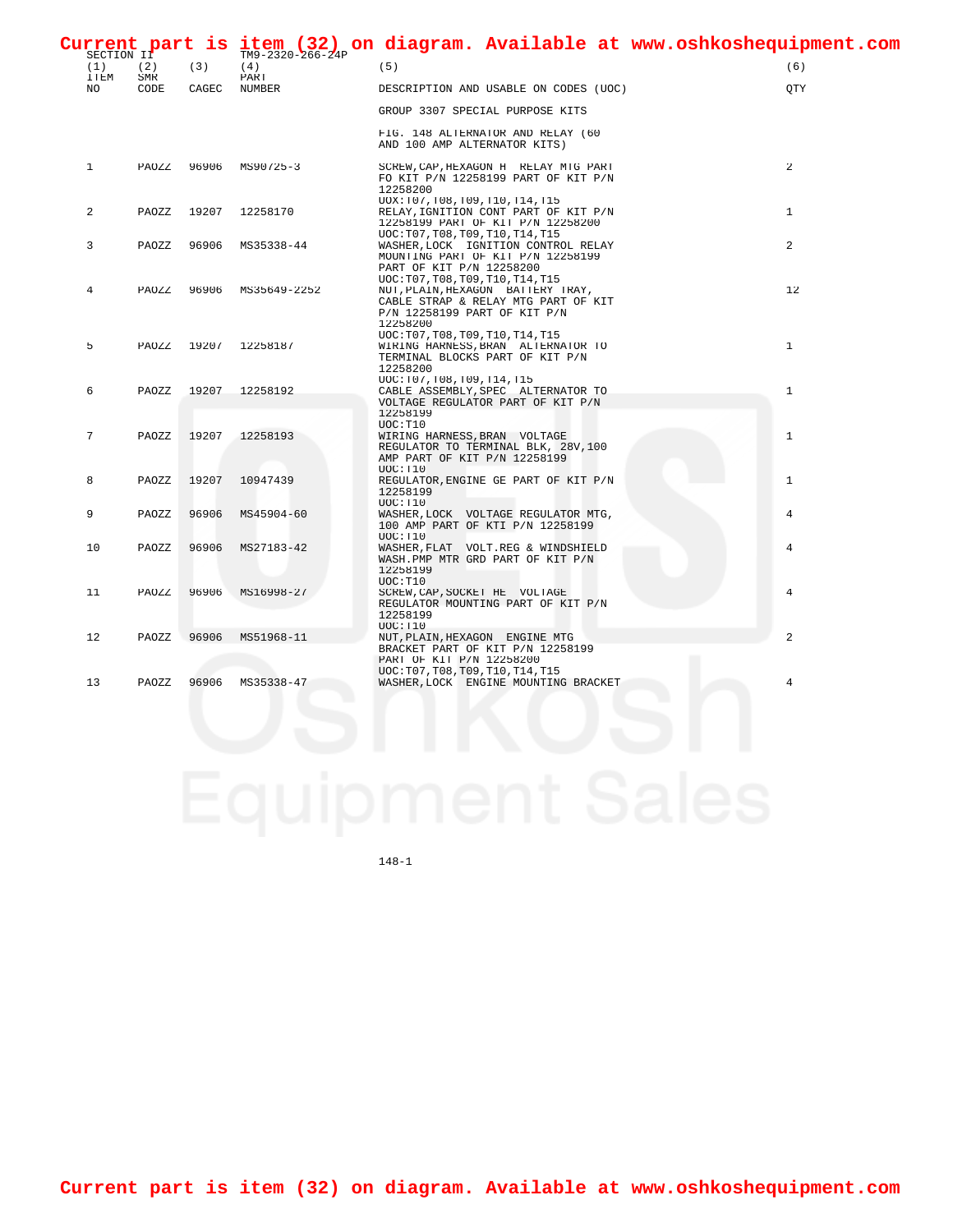| SECTION II         |            |       | $TM9 - 2320 - 266 - 24P$ | Current part is item (32) on diagram. Available at www.oshkoshequipment.com                                                                       |              |
|--------------------|------------|-------|--------------------------|---------------------------------------------------------------------------------------------------------------------------------------------------|--------------|
| (1)<br><b>ITEM</b> | (2)<br>SMR | (3)   | (4)<br>PART              | (5)                                                                                                                                               | (6)          |
| NO.                | CODE       | CAGEC | NUMBER                   | DESCRIPTION AND USABLE ON CODES (UOC)                                                                                                             | OTY          |
|                    |            |       |                          | PART OF KIT P/N 12258199 PART OF<br>KIT P/N 12258200<br>UOC: T07, T08, T09, T10, T14, T15                                                         |              |
| 14                 | MOOZZ      | 19207 | 12258180-4               | SPACER, ALTERNATOR BRKT MAKE FROM<br>TUBE, P/N ASTMA519 PART OF KIT P/N<br>12258199 PART OF KIT P/N 12258200<br>UOC: T07, T08, T09, T10, T14, T15 | $\mathbf{1}$ |
| 15                 | PAOZZ      | 19207 | 12258168                 | BRACKET, ENGINE ACCE PART OF KIT P/N<br>12258199 PART OF KIT P/N 12258200<br>UOC: T07, T08, T09, T10, T14, T15                                    | $\mathbf{1}$ |
| 16                 | PAOZZ      | 24161 | 8136-0819                | BELTS, V, MATCHED SET PART OF KIT P/N<br>12258199 PART OF KIT P/N 12258200<br>UOC: T07, T08, T09, T10, T14, T15                                   | $\mathbf{1}$ |
| 17                 | PAOZZ      | 96906 | MS18154-58               | SCREW, CAP, HEXAGON H ALTERNATOR V<br>BELT ADJUSTING PART OFK IT P/N<br>12258199 PART OF KIT P/N 12258200<br>UOC: T07, T08, T09, T10, T14, T15    | $\mathbf{1}$ |
| 18                 | PAOZZ      | 96906 | MS90728-75               | SCREW, CAP, HEXAGON H ALTERNATOR MTG<br>PART OF KIT P/N 12258199 PART OF KIT<br>P/N 12258200<br>UOC: T07, T08, T09, T10, T14, T15                 | $\mathbf{1}$ |
| 19                 | PAOZZ      | 96906 | MS27183-14               | WASHER, FLAT PART OF KIT P/N 12258199<br>PART OF KIT P/N 12258200<br>UOC: T07, T08, T09, T10, T14, T15                                            | $\mathbf{1}$ |
| 20                 | PAOZZ      | 19207 | 12258167                 | BRACKET, MOUNTING, AL PART OF KIT P/N<br>12258199 PART OF KIT P/N 12258200<br>UOC: T07, T08, T09, T10, T14, T15                                   | 1            |
| 21                 | MOOZZ      | 19207 | 12258180-1               | SPACER, ALTERNATOR MAKE FROM TUBE, P/<br>N ASTMA519 PART OF KIT P/N 12258199<br>PART OF KIT P/N 12258200<br>UOC: T07, T08, T09, T10, T14, T15     | 1            |
| 22                 | MOOZZ      | 19207 | 12258180-2               | SPACER ALTERNATOR BRACKET, MAKE<br>FROM TUBE, P/N ASTMA519 PART OF KIT<br>P/N 12258199 PART OF KIT P/N<br>12258200<br>UOC:T07,T08,T09,T10,T14,T15 | $\mathbf{1}$ |
| 23                 | PAOZZ      | 96906 | $MS3367 - 1 - 9$         | STRAP, TIEDOWN, ELECT CABLE, SELF<br>CLINCHING PART OF KIT P/N 12258199<br>PART OF KIT P/N 12258200<br>UOC: T07, T08, T09, T10, T14, T15          | 4            |
| 24                 | PAOFF      |       | 19207 10947517           | GENERATOR, ENGINE AC SEE TM 9-2920-<br>225-34P FOR COMPONENT PARTS PART OF<br>KIT P/N 12258199<br>UOC: T10                                        | 1            |
| 24                 | PAOFF      | 19207 | 10929868                 | GENERATOR, ENGINE AC SEE TM 9-2920-<br>225-34P FOR COMPONENT PARTS PART OF<br>KIT P/N 12258200<br>UOC: 707, T08, T09, T14, T15                    | $\mathbf{1}$ |
| 25                 | PAOZZ      | 96906 | MS90727-92               | SCREW, CAP, HEXAGON H ALTERNATOR MTG<br>PART OF KIT P/N 12258199 PART OF KIT<br>P/N 12258200<br>UOC: T07, T08, T09, T10, T14, T15                 | $\mathbf{1}$ |

148-2